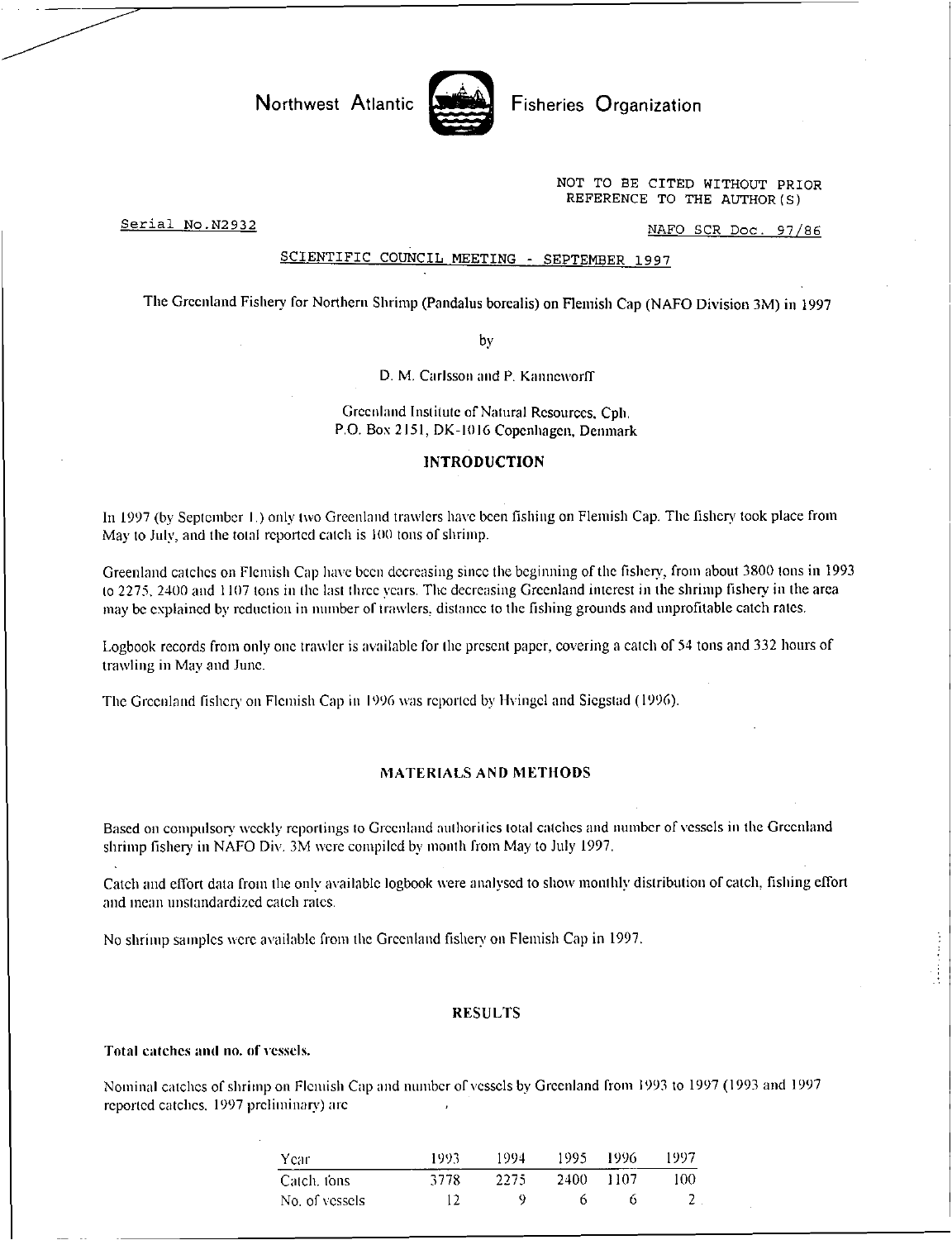## Reported catches and unstandardized CPUE May to July 1997.

Reported catches and effort (from available logbooks) in 1997 are shown in the table below. Available logbook data only refer to fishing with single trawls (no twin trawls were used).

| Month         | May | June | July                     | Total |
|---------------|-----|------|--------------------------|-------|
| Catch, tons   | 44  | 10   | 46                       | 100   |
| Effort, hours | 257 | 75   | $\overline{\phantom{0}}$ |       |
| Raw CPUE      |     | 133  | $\blacksquare$           |       |

In May the catch rate is close to the level reported for the Same month in 1995 and 1996, but there is no indication of a decreasing trend in June as found in earlier years (Hvingel and Siegstad, 1996). The data are — however — very limited.

#### Geographical distribution of the fishery.

Fig. 1 shows the geographical distribution of catches in 1997, based on logbook data from May and June from only one trawler. Fig. 2 shows the distribution by month of effort, and Fig. 3 the corresponding catch rates.

The fishery took place along the western and northwestern slopes of the bank, with most catch being taken west of 46°W, where also most effort was spent and the catch rates were highest in both May and June. In May, however, almost 25% of the effort was spent at the northern tip of the Cap, and catch rates reached the level found in the west.

#### Reported bycatch and discard.

Redfish is the only species reported as bycatch in the available logbook data from 1997, amounting to 0.4% and 0.7% of the total shrimp catch in May and June, respectively. This is at the same level as repoted in 1995 and 1996 (Hvingel and Sicgstad, 1996).

No discard of shrimp is reported.

## **CONCLUSIONS**

The Greenland shrimp fishery on Flemish Cap in 1997 is very limited compared to earlier years. By September 1. only two Greenland trawlers participated in the fishery, and logbook data from only one trawler fishing in May and June have been available to the Greenland Institute of Natural Resources. The fishery of this trawler took place along the western and northwestern slopes of the Cap, with an unstandardized mean catch rate in May at the same level as in 1995 and 1996. The catch rate in June does not show the increasing trend found in earlier years, but data are too limited to justify, whether this is an overall trend.

#### **REFERENCES**

Hvingel, C. and H. Siegstad, 1996. The Greenland fishery for northern shrimp (Pandalus borealis) on Flemish Cap, NAFO Division 3M, in 1995 and 1996. NAFO SCR Doc. 96/99, Ser.no. N2782.

 $-2 -$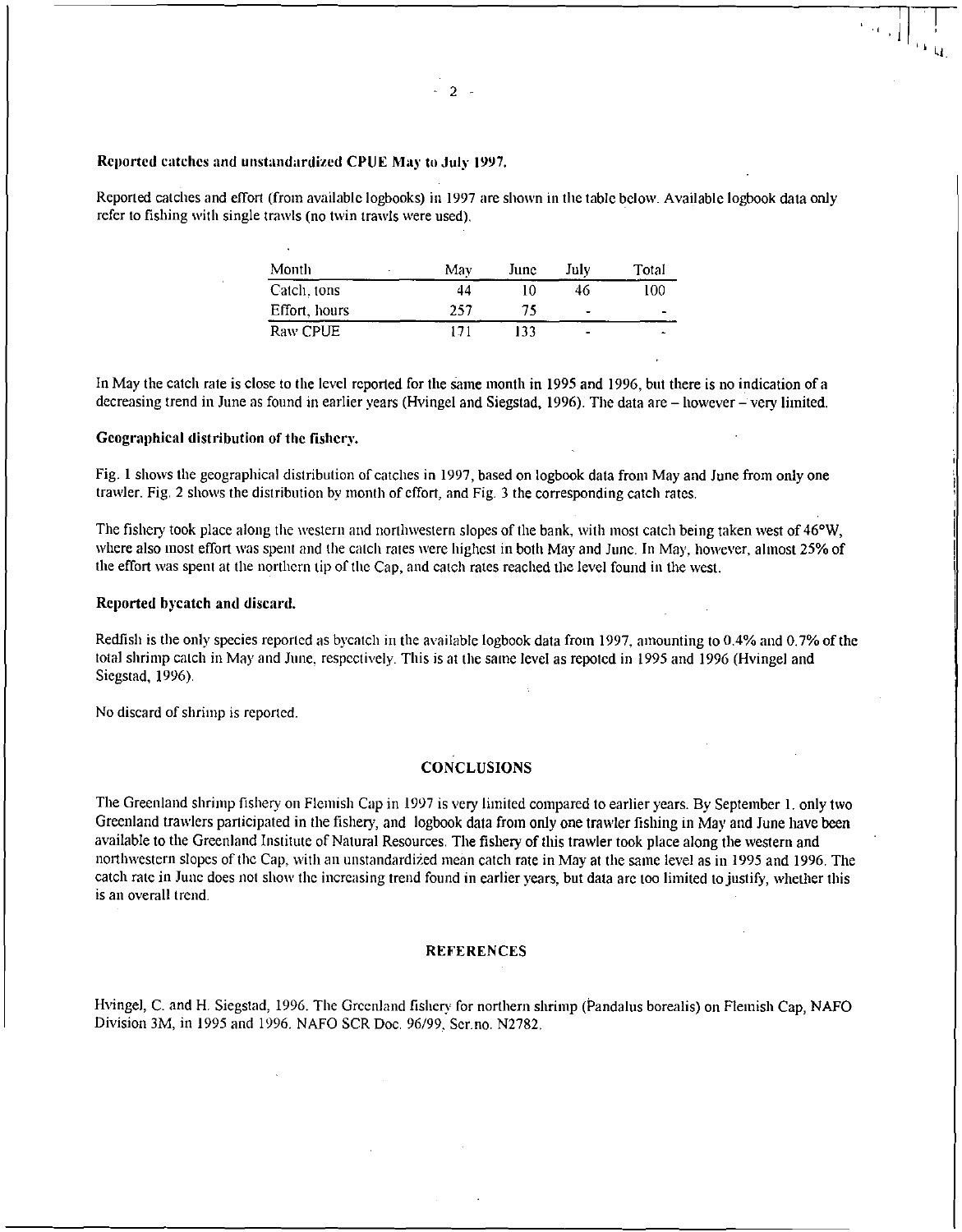$-3 -$ 



 $\overline{1}$ 

Fig. 1. Geographical distribution of shrimp catches in 1997 on Flemish Cap by one Greenland trawler (tons by statistical unit).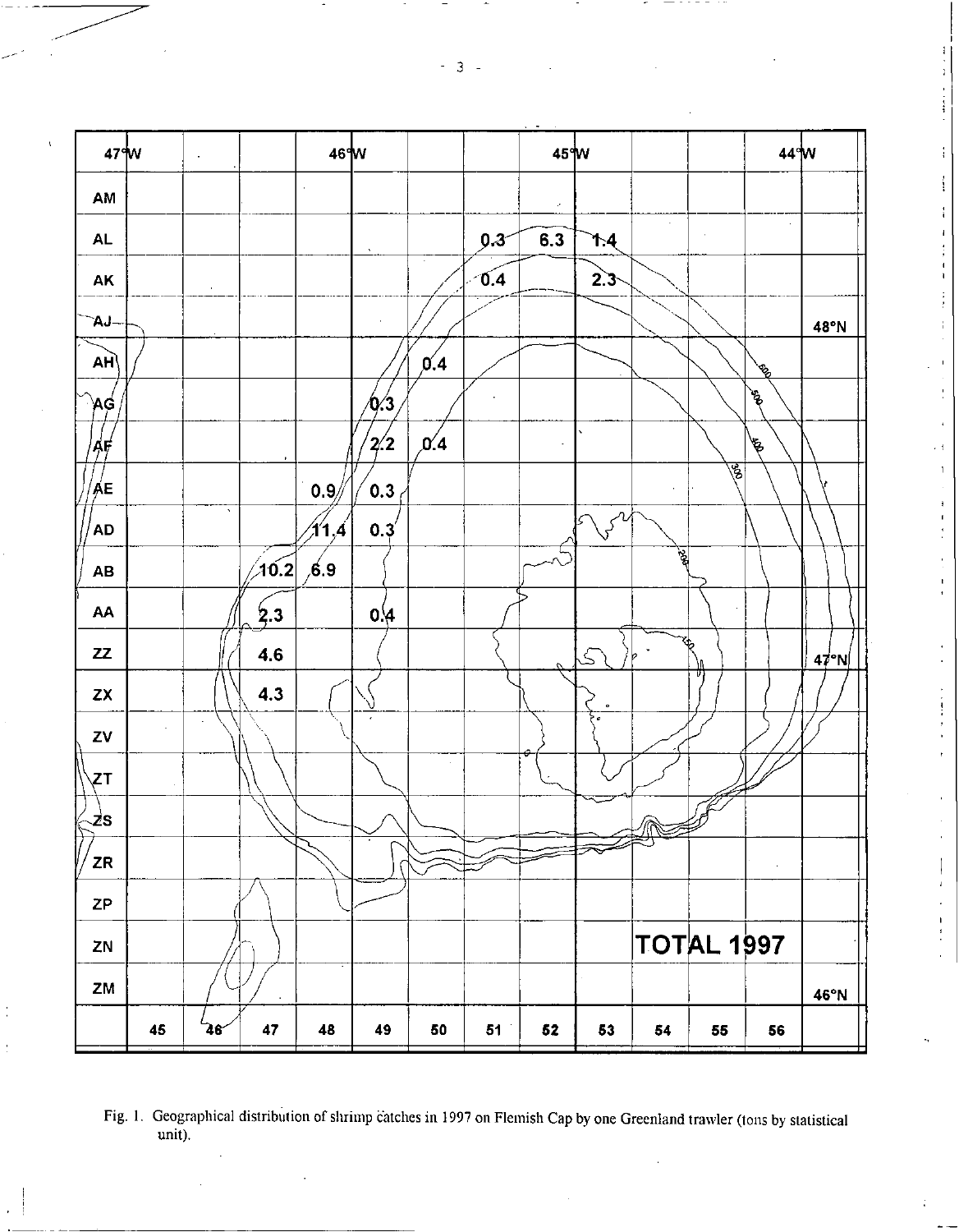

Fig. 2a. Geographical distribution of effort in May 1997 on Flemish Cap by one Greenland trawler (hours by statistical unit).

 $4 -$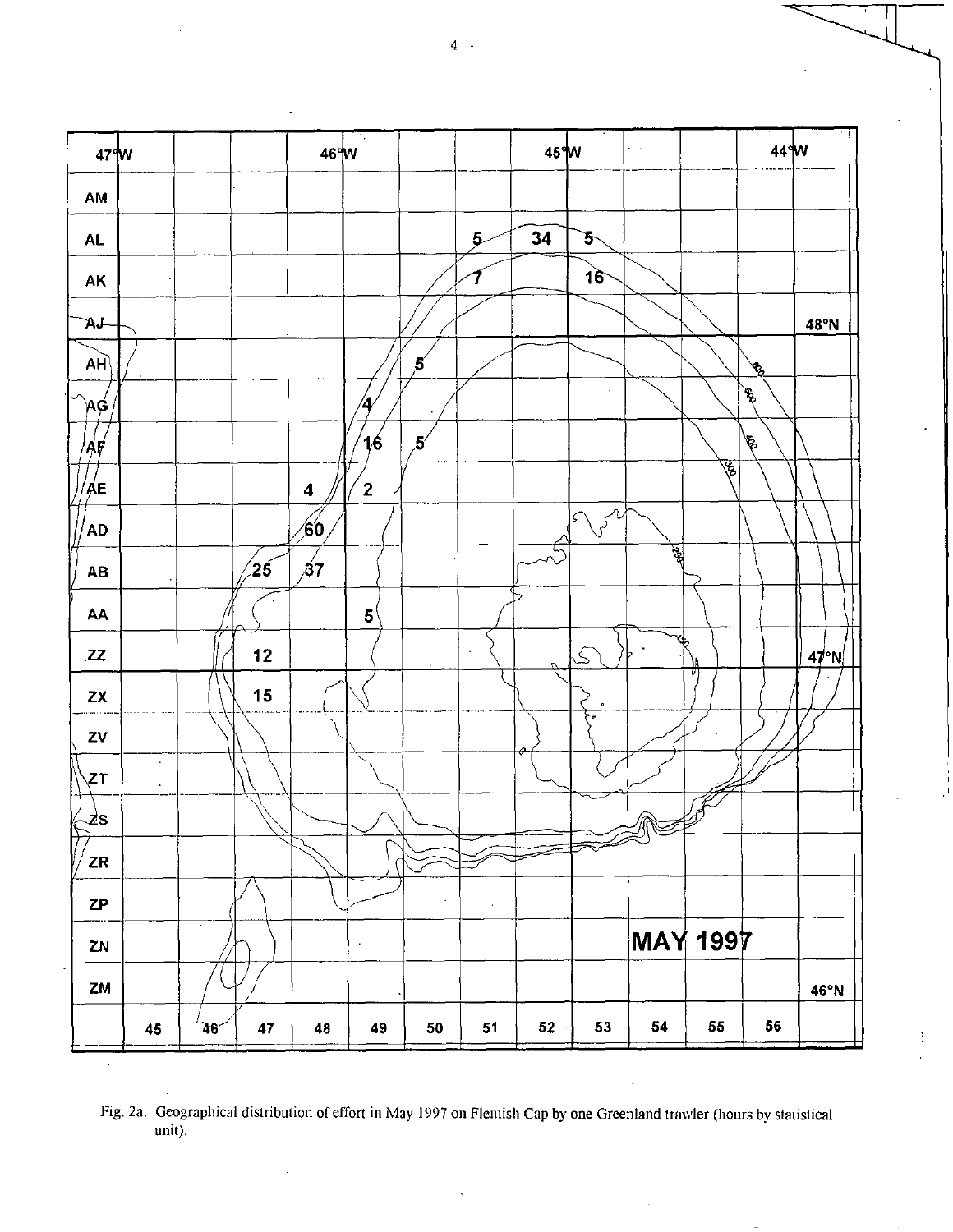

Fig. 2b. Geographical distribution of effort in June 1997 on Flemish Cap by one Greenland trawler (hours by statistical  $unii)$ .

 $-5 -$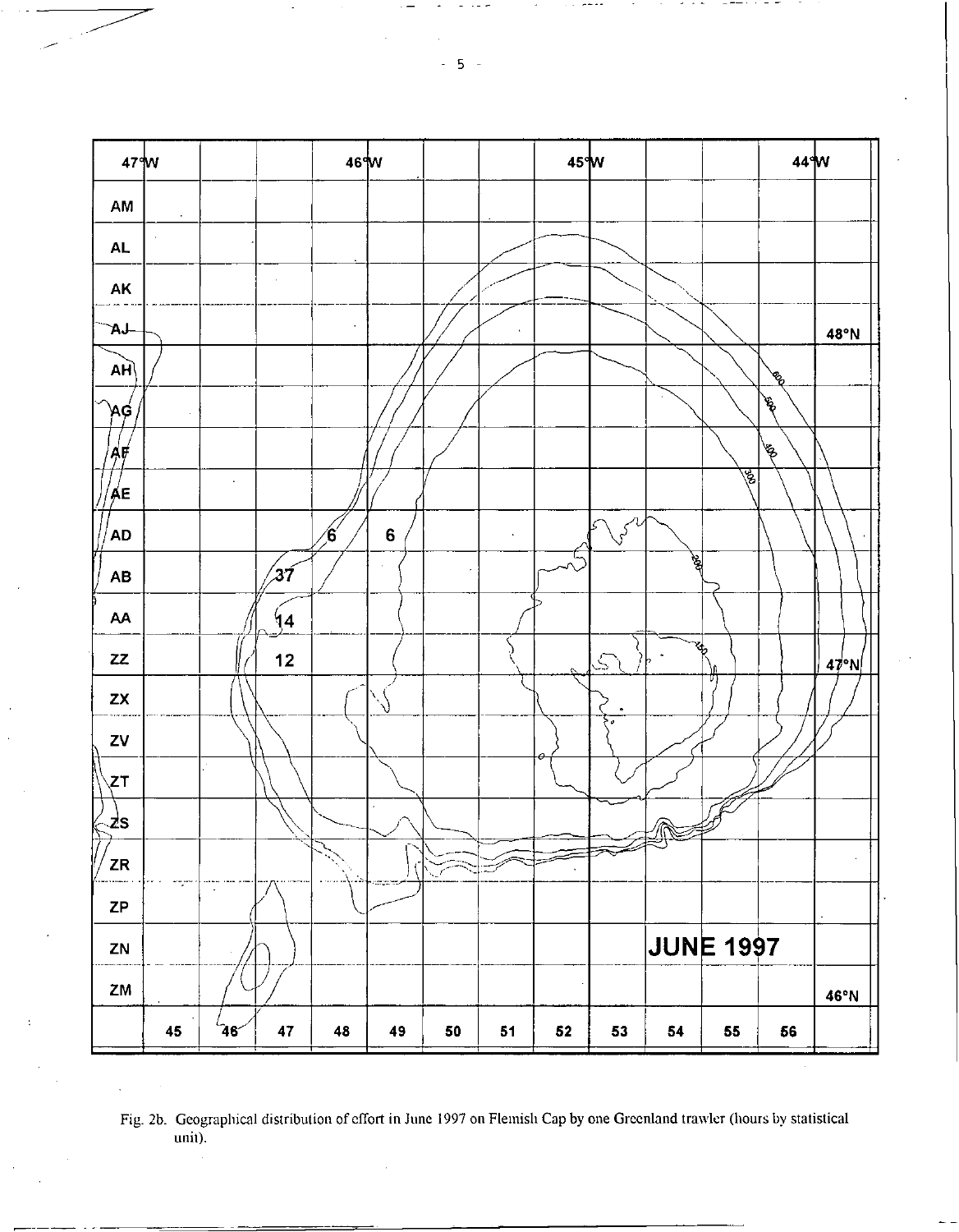

Fig. 3a. Geographical distribution of CPUE in May 1997 on Flemish Cap by one Greenland trawler (kg per hour by statistical unit).